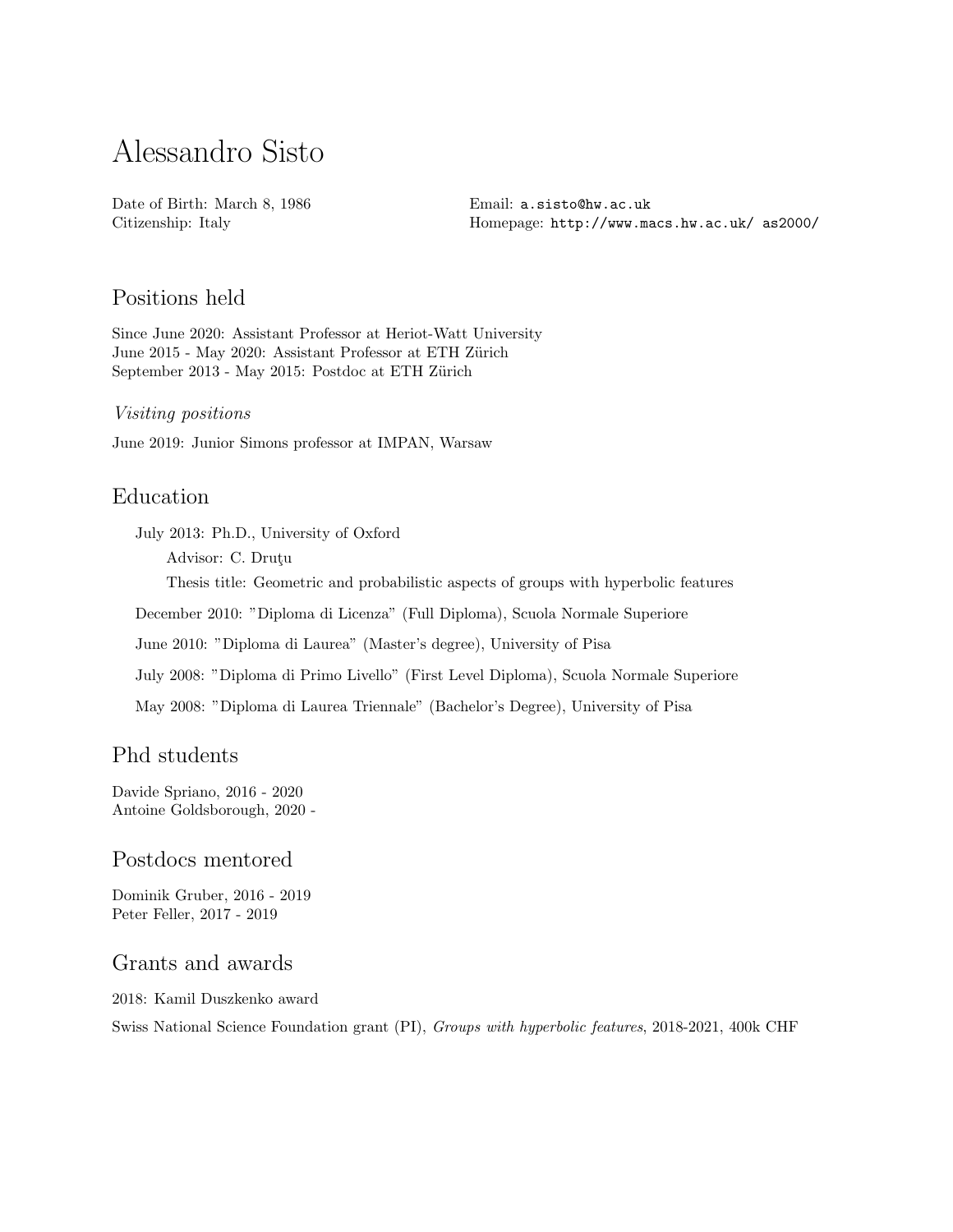#### Publications and accepted papers

- 39. (with J. Behrstock and M. Hagen) Quasiflats in hierarchically hyperbolic spaces Accepted in Duke Mathematical Journal
- 38. (with D. Gruber) Divergence and quasi-isometry classes of random Gromov's monsters Accepted in Mathematical Proceedings of the Cambridge Philosophical Society
- 37. (with F. Dahmani and M. Hagen) Dehn filling Dehn twists Accepted in Proceedings of the Royal Society of Edinburgh
- 36. (with A. Iozzi and C. Pagliantini) Characterising actions on trees yielding non-trivial quasimorphisms Accepted in Annales Mathematiques du Quebec
- 35. (with P. Mathieu) Deviation inequalities and CLT for random walks on acylindrically hyperbolic groups Accepted in Duke Mathematical Journal
- 34. (with M. Bestvina, K. Bromberg and K. Fujiwara) Acylindrical actions on projection complexes Accepted in L'Enseignement Mathematique
- 33. (with D. Gruber and R. Tessera) Gromov's random monsters do not act non-elementarily on hyperbolic spaces Accepted in Proceedings of the AMS
- 32. (with J. MacKay) Quasi-hyperbolic planes in relatively hyperbolic groups  $arXiv:1111.2499$ Accepted in Annales Academiae Scientiarum Fennicae Mathematica
- 31. (with D. Groves and J. Manning) Boundaries of Dehn fillings Accepted in Geometry & Topology
- 30. (with J. Behrstock and M. Hagen) Hierarchically hyperbolic spaces II: Combination theorems and the distance formula Pacific Journal of Mathematics 299 (2019) 257-338.
- 29. (with T. Hartnick) Bounded cohomology and virtually free hyperbolically embedded subgroups Groups, Geometry, and Dynamics 13 (2019), 677-694.
- 28. Many Haken Heegaard splittings Accepted in Journal of Topology and Analysis
- 27. (with F. Franceschini, R. Frigerio, and B. Pozzetti) The zero norm subspace of bounded cohomology of acylindrically hyperbolic groups

Commentarii Mathematici Helvetici 94 (2019) 89-139.

26. (with D. Gruber) Infinitely presented graphical small cancellation groups are acylindrically hyperbolic

Annales de L'Institut Fourier 68 (2018) 2501-2552.

25. (with D. Hume) Groups with no coarse embeddings into hyperbolic groups New York Journal of Mathematics 23 (2017), 1657-1670.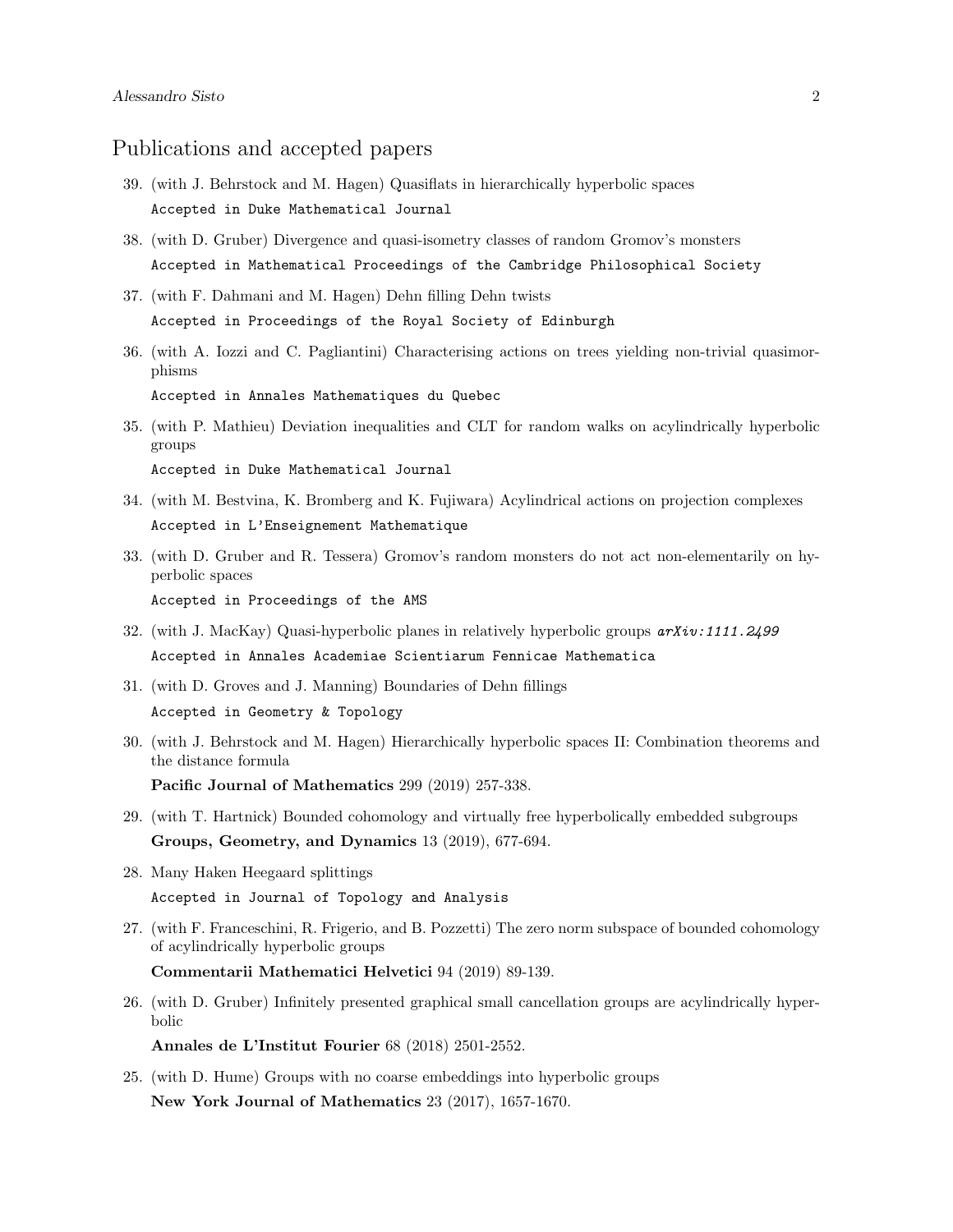24. (with Y. Antolin, M. Mj, and S. Taylor) Intersection properties of stable subgroups and bounded cohomology

Indiana University Mathematics Journal, 68 (2019) 179-199.

- 23. (with S. Taylor) Largest projections for random walks Math. Res. Lett. 26 (2019) 293-321.
- 22. (with J. Maher) Random subgroups of acylindrically hyperbolic groups and hyperbolic embeddings International Mathematics Research Notices (2019), 3941-3980.
- 21. What is a hierarchically hyperbolic space? Appearing in "Beyond hyperbolicity", London Math. Soc. Lecture Note Series 454, 117-148.
- 20. (with M. Durham and M. Hagen) Boundaries and automorphisms of hierarchically hyperbolic spaces Geometry and Topology 21 (2017), 3659-3758.
- 19. (with J. Behrstock and M. Hagen) Asymptotic dimension and small-cancellation for hierarchically hyperbolic spaces and groups

Proceedings of the London Mathematical Society 114 (2017), 890-926.

18. (with J. Behrstock and M. Hagen) Hierarchically hyperbolic spaces I: curve complexes for cubical groups

Geometry and Topology 21 (2017), 1731-1804.

17. (with J. Behrstock, M. Hagen, and (appendix only) P.-E. Caprace) Thickness, relative hyperbolicity, and randomness in Coxeter groups

[Algebraic and Geometric Topology](http://msp.org/agt/2017/17-2/p04.xhtml) 17 (2017), 1731-1804.

- 16. Contracting elements and random walks Journal für die reine und angewandte Mathematik 742 (2018), 79-114.
- 15. (with Y. Antolin and A. Minasyan) Commensurating endomorphisms of acylindrically hyperbolic groups and applications

[Groups, Geometry, and Dynamics](http://www.ems-ph.org/journals/show_abstract.php?issn=1661-7207&vol=10&iss=4&rank=3) 10 (2016), 1149-1210.

- 14. (with P. Przytycki) A note on acylindrical hyperbolicity of Mapping Class Groups Advanced Studies in Pure Mathematics 73 (2017), Hyperbolic Geometry and Geometric Group Theory conference proceedings, 255-264.
- 13. (with R. Frigerio and M.B. Pozzetti) Extending higher dimensional quasi-cocycles [Journal of Topology](http://msp.org/agt/2017/17-2/p04.xhtml) 8 (2015), 1123-1155.
- 12. (with J.F. Lafont and R. Frigerio) Rigidity of high dimensional graph manifolds. Astérisque  $372$  (2015), xxi+177 pp.
- 11. Tracking rates of random walks. Israel Journal of Mathematics 220 (2017), 1-28.
- 10. Quasi-convexity of hyperbolically embedded subgroups. [Mathematische Zeitschrift](https://link.springer.com/article/10.1007%2Fs00209-016-1615-z) 283 (2016), 649-658.
- 9. (with I. Goldbring) The fundamental group of a locally finite graph with ends: a hyperfinite approach.

[Fundamenta Mathematicae](https://www.impan.pl/pl/wydawnictwa/czasopisma-i-serie-wydawnicze/fundamenta-mathematicae/all/232/1/91190/the-fundamental-group-of-a-locally-finite-graph-with-ends-a-hyperfinite-approach) 232 (2016), 21-39.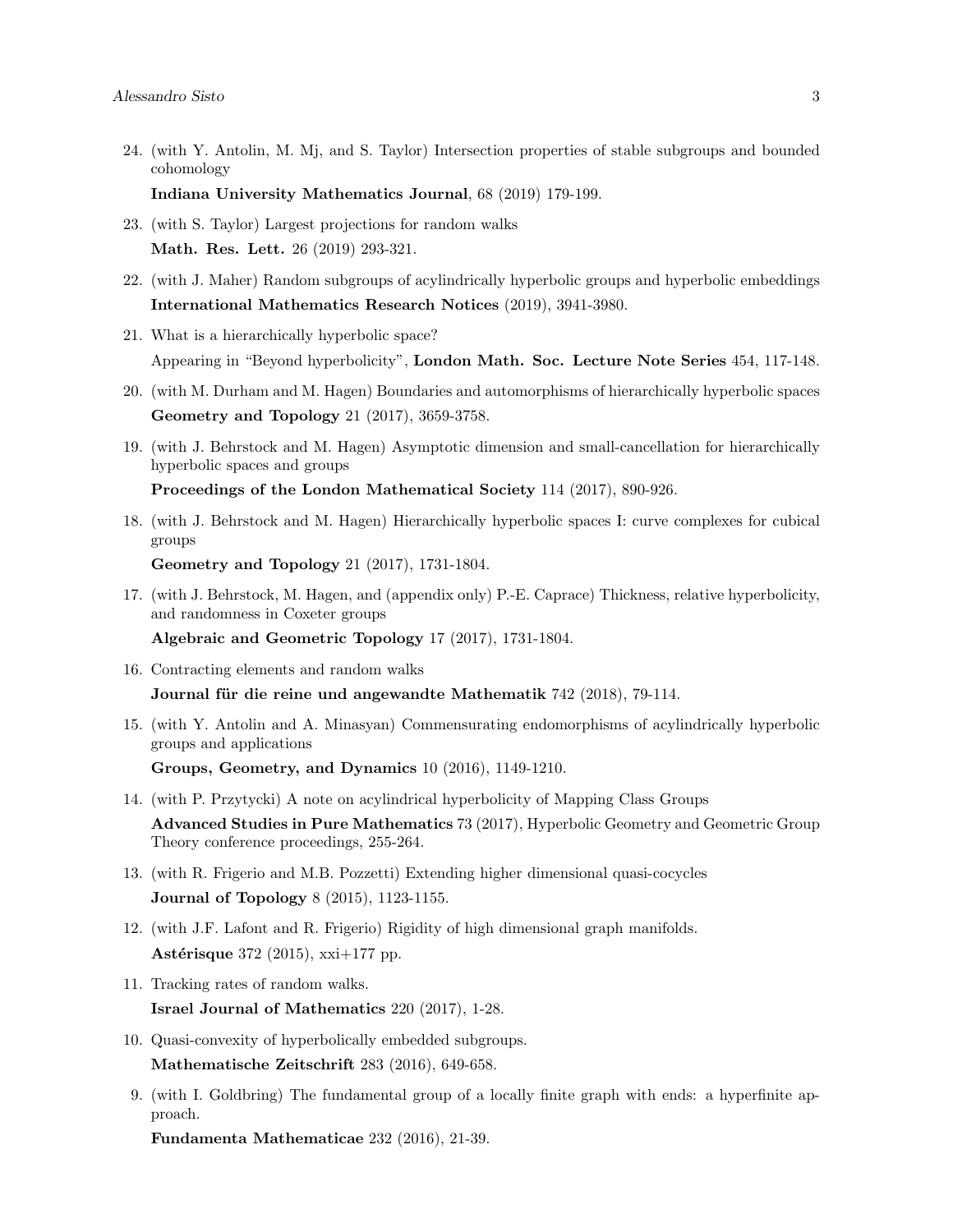- 8. (with E. Martínez-Pedroza) Virtual Amalgamation of Relatively Quasiconvex Subgroups. [Algebraic and Geometric Topology](http://www.msp.warwick.ac.uk/agt/2012/12-04/p075.xhtml) 12 (2012), 1993-2002.
- 7. (with J. MacKay) Embedding relatively hyperbolic groups in products of trees. [Algebraic and Geometric Topology](http://www.msp.warwick.ac.uk/agt/2013/13-04/p072.xhtml) 13 (2013), 2261-2282.
- 6. Projections and relative hyperbolicity. [L'Enseignement Mathematique](http://arxiv.org/abs/1010.4552) 59 (2013), 165-181.
- 5. (with D. Hume) Embedding universal covers of graph manifolds in products of trees. [Proceedings of the AMS](http://www.ams.org/journals/proc/2013-141-10/S0002-9939-2013-11669-2/home.html) 141 (2013), 3337-3340.
- 4. Tree-graded asymptotic cones. [Groups, Geometry, and Dynamics](http://www.ems-ph.org/journals/show_abstract.php?issn=1661-7207&vol=7&iss=3&rank=11) 7 (2013), 697-735.
- 3. Separable and tree-like asymptotic cones of groups. Münster Journal of Mathematics  $5(2012), 233-248$ .
- 2. Exponential triples. [Electronic Journal of Combinatorics](http://www.combinatorics.org/Volume_18/PDF/v18i1p147.pdf) 18 (1) (2011)
- 1. (with R. Frigerio) Characterizing Hyperbolic Spaces and Real Trees. [Geometriae Dedicata](http://www.springerlink.com/content/0k03326512814373/) 142 (2009), 139-149.

#### Preprints

- 9. (with A. Boulanger, P. Mathieu, and C. Sert) Large deviations for random walks on hyperbolic spaces
- 8. (with P. Feller and G. Viaggi) Uniform models and short curves for random 3-manifolds
- 7. (with S. Dowdall, M. Durham, and C. Leininger) Extensions of Veech groups are hierarchically hyperbolic
- 6. (with J. Behrstock, M. Hagen, and A. Martin) A combinatorial take on hierarchical hyperbolicity and applications to quotients of mapping class groups
- 5. (with R. Frigerio) Central extensions and bounded cohomology
- 4. (with R. Charney and M. Cordes) Complete topological descriptions of certain Morse boundaries
- 3. On metric relative hyperbolicity.
- 2. 3-manifold groups have unique asymptotic cones.
- 1. (with L. Scheele) Iterated asymptotic cones.

## Talks

#### Mini-courses:

Workshop on nonpositively curved groups and spaces, University of Regensburg, September 2017, 3 lectures on acylindrically hyperbolic groups

Université de Marseille, March 2015, 4 lectures on Mapping Class Groups and curve complexes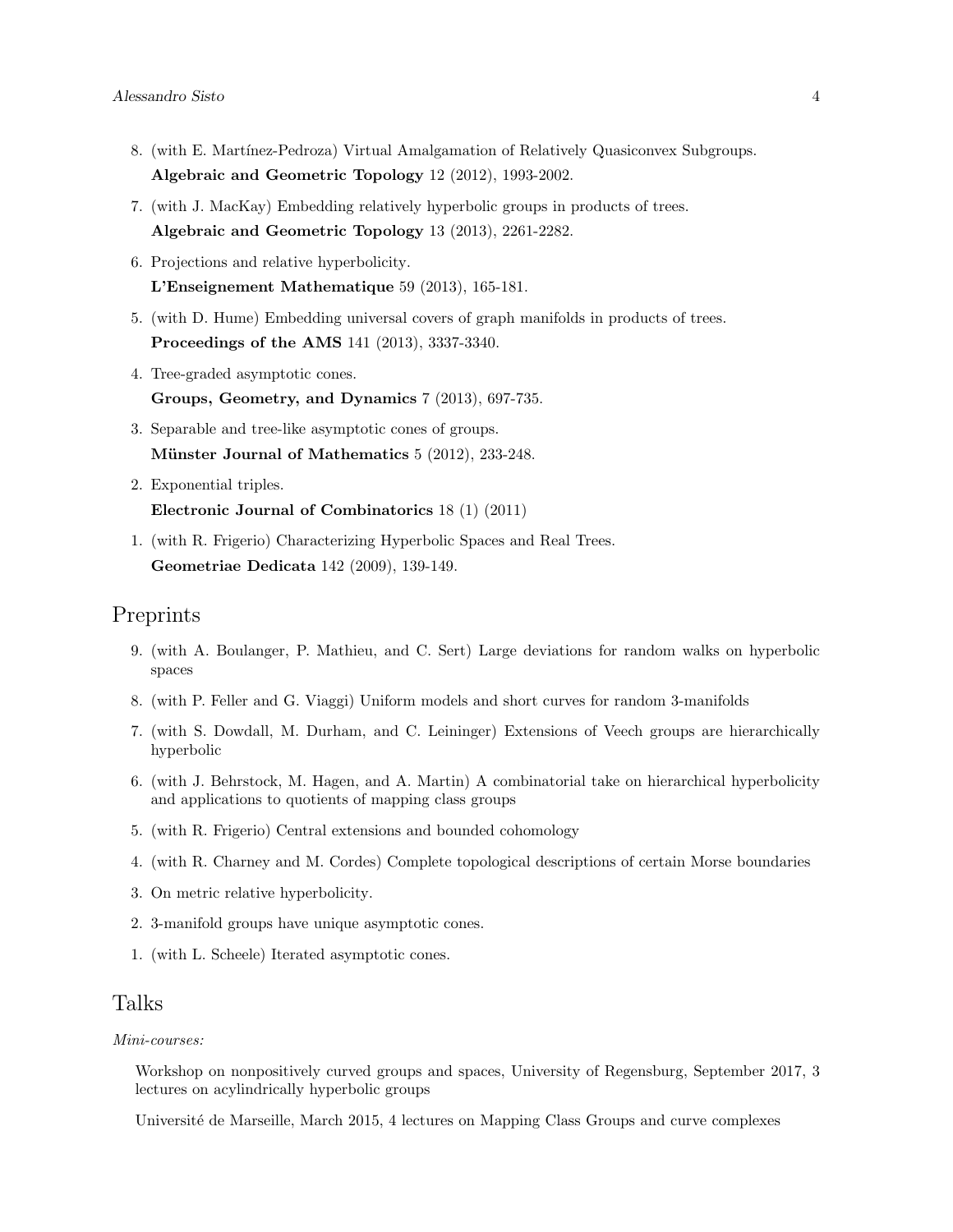Seoul National University, September 2014, 2 lectures on acylindrically hyperbolic groups

Mini-workshop on hyperbolic geometry and mapping class groups, University of Pisa, June 2013, 3 lectures on Gromov boundaries and relative hyperbolicity

Université de Caen, April 2013, 4 lectures on relatively hyperbolic spaces and random walks

#### Conferences:

Miniworkshop on Geometric Group Theory, Munich, November 2019, (Hierarchically) hyperbolic quotients of mapping class groups

Groups and geometry in the South East, University College, London, October 2019, (Hierarchically) hyperbolic quotients of mapping class groups

Workshop on bounded cohomology, July 2019, Bounded cohomology of acylindrically hyperbolic groups

Aspects of Non-Positive and Negative Curvature in Group Theory, Mladen Bestvina's 60th birthday conference June 2019, Dehn filling Dehn twists

Nonpositive curvature, Warsaw, May 2019, Dehn filling Dehn twists

Groups, Geometries, and Space, Alessandra Iozzi's 60th birthday conference, Zurich, January 2019, Cubulation of hulls of points in hierarchically hyperbolic spaces

Graphs, surfaces, and cube complexes, Warwick, July 2018, Cubulation of hulls of points in hierarchically hyperbolic spaces

Topology, Oberwolfach, July 2018, What does a generic 3-manifold look like?

Nonpositively curved groups on the Mediterranean, Haifa, May 2018, Actions and geometry of Gromov's monsters

Workshop on Large Scale Geometry and Applications, Toronto, May 2018, Actions and geometry of Gromov's monsters

Manifolds and groups, Regensburg, September 2017, Quasiflats in hierarchically hyperbolic spaces

GAGTA: Geometric and Asymptotic Group Theory with Applications, Bilbao, July 2017, Quasiflats in hierarchically hyperbolic spaces

Geometrical and probabilistic properties of infinite groups, Lille, June 2017, Random walks on mapping class groups and subsurface projections

Spring topology and dynamics conference, New Jersey, March 2017, Boundaries at infinity of Dehn fillings

Nonpositive curvature in action, Cambridge, January 2017, Bounded cohomology via hyperbolically embedded subgroups

Groups acting on CAT(0) spaces, Berkeley, September 2016, Hierarchically hyperbolic structures on cube complexes and applications

Beyond hyperbolicity, Cambridge, June 2016, Introduction to hierarchically hyperbolic spaces

Advanced school on Geometric Group Theory and Low-dimensional Topology, Trieste, June 2016, Boundaries of hierarchically hyperbolic spaces

Measured Group Theory, Vienna, February 2016, Central Limit Theorem for acylindrically hyperbolic groups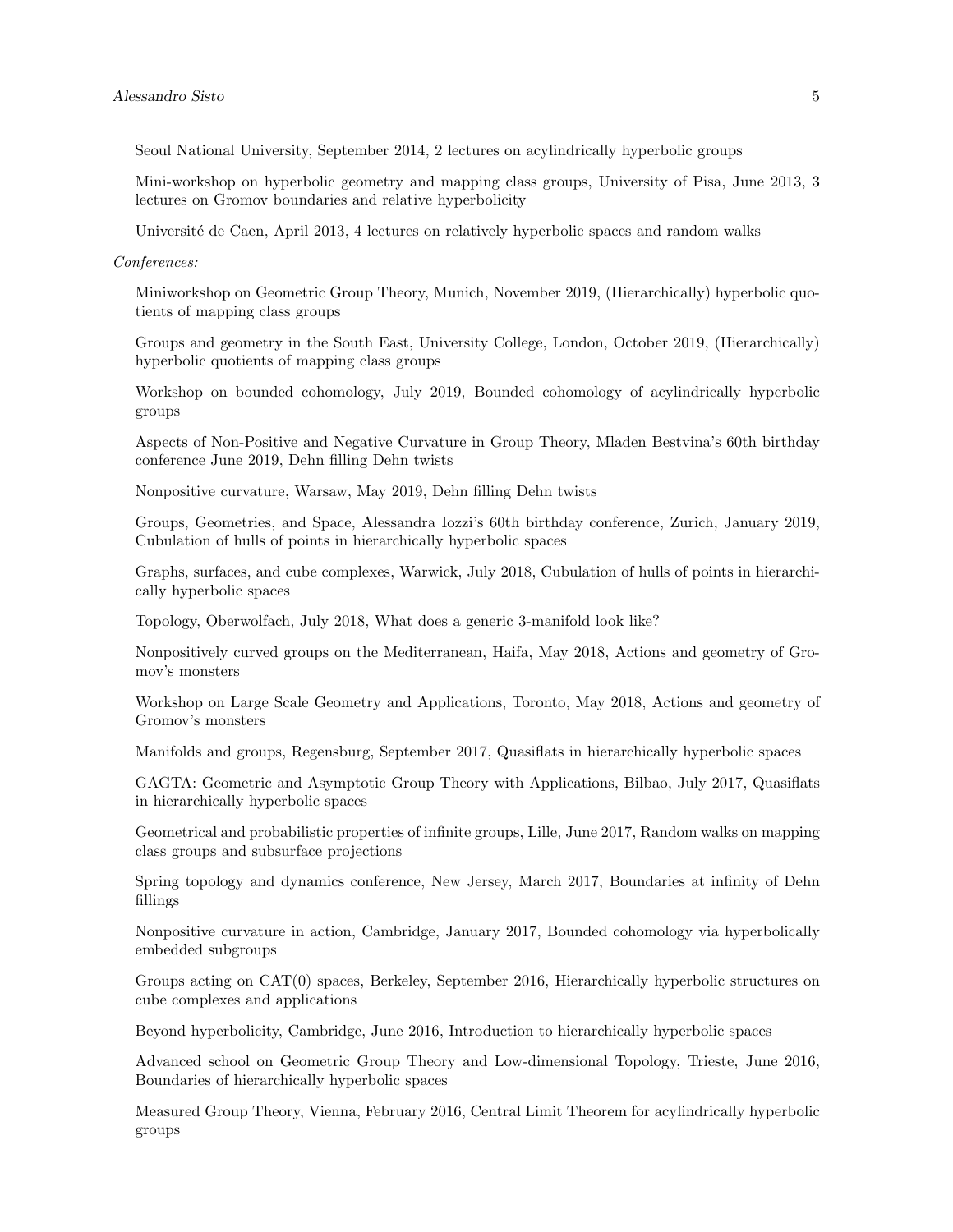Cohomology and Large Scale Geometry, Regensburg, July 2015, Acylindrical hyperbolicity and bounded cohomology

Geometric Topology, Geometric Group Theory and Dynamical Systems, Dubrovnik, June 2015, Boundaries at infinity of Dehn fillings

Random walks on graphs and potential theory, Warwick, May 2015, Central Limit Theorem for acylindrically hyperbolic groups

Groups and geometry in the South East, Southampton, December 2014, Deviation estimates for random walks and acylindrically hyperbolic groups

Geometry on Groups and Spaces, Seoul, August 2014, On the bounded cohomology of acylindrically hyperbolic groups

Joint meeting of the Spanish and Italian Mathematical Societies, session on Geometric topology, Bilbao, July 2014, On the bounded cohomology of acylindrically hyperbolic groups

Geometric, dynamical, and combinatorial aspects of infinite groups, Rennes, June 2014, On the bounded cohomology of acylindrically hyperbolic groups

Discrete Groups and Geometric Structures with Applications V, Leuven, June 2014, Deviation estimates for random walks and acylindrical actions

Ninth Barcelona Weekend in Group Theory, May 2014, Bounded cohomology of acylindrically hyperbolic groups

Young geometric group theory meeting 3, Luminy, January 2014, Quasi-cocycles detect hyperbolically embedded subgroups

Canadian Mathematical Society Winter Meeting, Ottawa, December 2013, Quasi-cocycles detect hyperbolically embedded subgroups

Canadian Mathematical Society Winter Meeting, Ottawa, December 2013, Tracking rates of random walks

Young topology meeting UK, Imperial College, London, April 2013, Fundamental groups of 3-manifolds and products of trees

Outer automorphisms of free groups, Barcelona, November 2012, Actions on hyperbolic spaces and random walks

British Topology Meeting, Cambridge, September 2012, Mapping tori of pseudo-Anosovs

Measure and asymptotics in group theory and low-dimensional geometry, Dublin, August 2012, Random walks on groups with contracting elements

Model theory of groups, Luminy, November 2011, Asymptotic cones via nonstandard analysis

Seminar talks:

University of Pisa, May 2020, Colloquium talk, Gromov-hyperbolicity and beyond

University of Strasbourg, January 2020, Groups that do not coarsely embed into hyperbolic groups

University of Strasbourg, January 2020, (Hierarchically) hyperbolic quotients of mapping class groups

Colloquium talk at IMPAN, July 2019, Gromov-hyperbolicity and beyond

University of Pisa, November 2018, Short curves in hyperbolic 3-manifolds via knots on Heegaard surfaces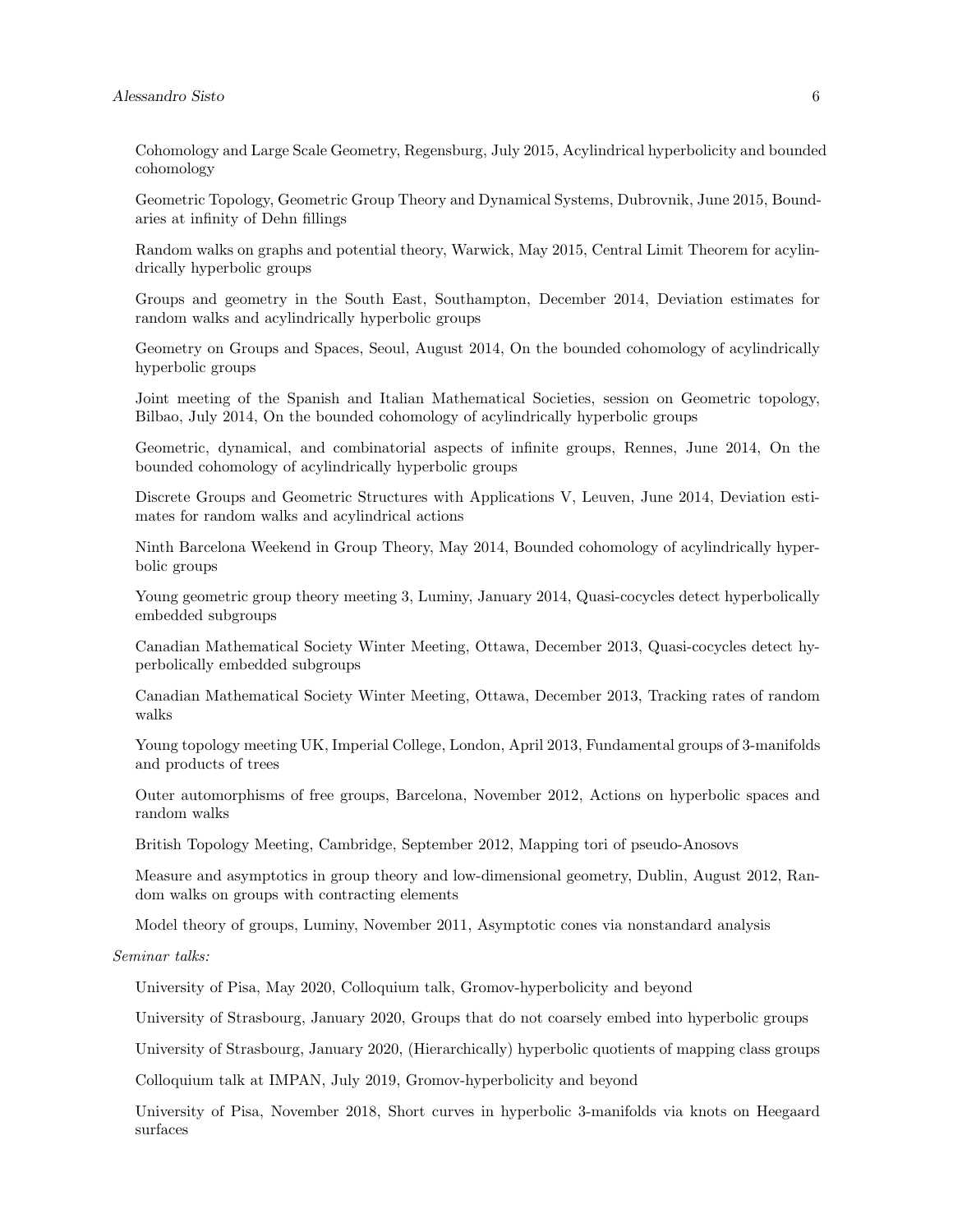University of Bristol, October 2018, Dehn fillings, Dehn drillings, and versions of Cannon's conjecture

Yale University, January 2018, Quasiflats in hierarchically hyperbolic spaces

EPFL, November 2017, Bounded cohomology of acylindrically hyperbolic groups

University of Illinois at Urbana-Champaign, August 2017, Quasiflats in hierarchically hyperbolic spaces

University of Cambridge, February 2017, Quasi-flats in hierarchically hyperbolic spaces

San Francisco State University, November 2016, Haken manifolds from Heegaard splittings

Brown University, January 2016, Asymptotic dimension of hierarchically hyperbolic spaces

EPFL, November 2015, Asymptotic dimension of hierarchically hyperbolic spaces

University of Pisa, October 2015, Boundaries at infinity of Dehn fillings

Université de Marseille, March 2015, Central Limit Theorem for acylindrically hyperbolic groups

University of Utah, February 2015, Deviation estimates for random walks and acylindrically hyperbolic groups

Vanderbilt University, February 2015, Deviation estimates for random walks and acylindrically hyperbolic groups

University of Toronto, January 2015, CAT(0) cube complexes, distance formulas and quasi-flats

Columbia University, January 2015, Deviation estimates for random walks and acylindrically hyperbolic groups

Karlsruhe Institute of Technology, December 2014, Bounded cohomology of acylindrically hyperbolic groups

University of Oxford, November 2014, CAT(0) cube complexes, distance formulas and quasi-flats

Seoul National University, September 2014, Deviation estimates for random walks and acylindrically hyperbolic groups

Université Rennes 1, May 2014, Deviation estimates for random walks and acylindrically hyperbolic groups

Fribourg University, May 2014, Quasi-symmetric maps between boundaries of relatively hyperbolic groups

Bristol University, February 2014, Actions of (random) right-angled Coxeter groups on hyperbolic spaces

University of Warwick, February 2014, Bounded cohomology via hyperbolically embedded subgroups

University of Pisa, January 2014, Tracking rates of random walks

ETH, Zürich, January 2014, Generic objects in Geometric Group Theory

Columbia University, December 2013, Relative hyperbolicity vs thickness of (random) right-angled Coxeter groups

CUNY, December 2013, Boundaries of relatively hyperbolic groups

University of Michigan, December 2013, Quasi-isometric embeddings of 3-manifold groups in products of trees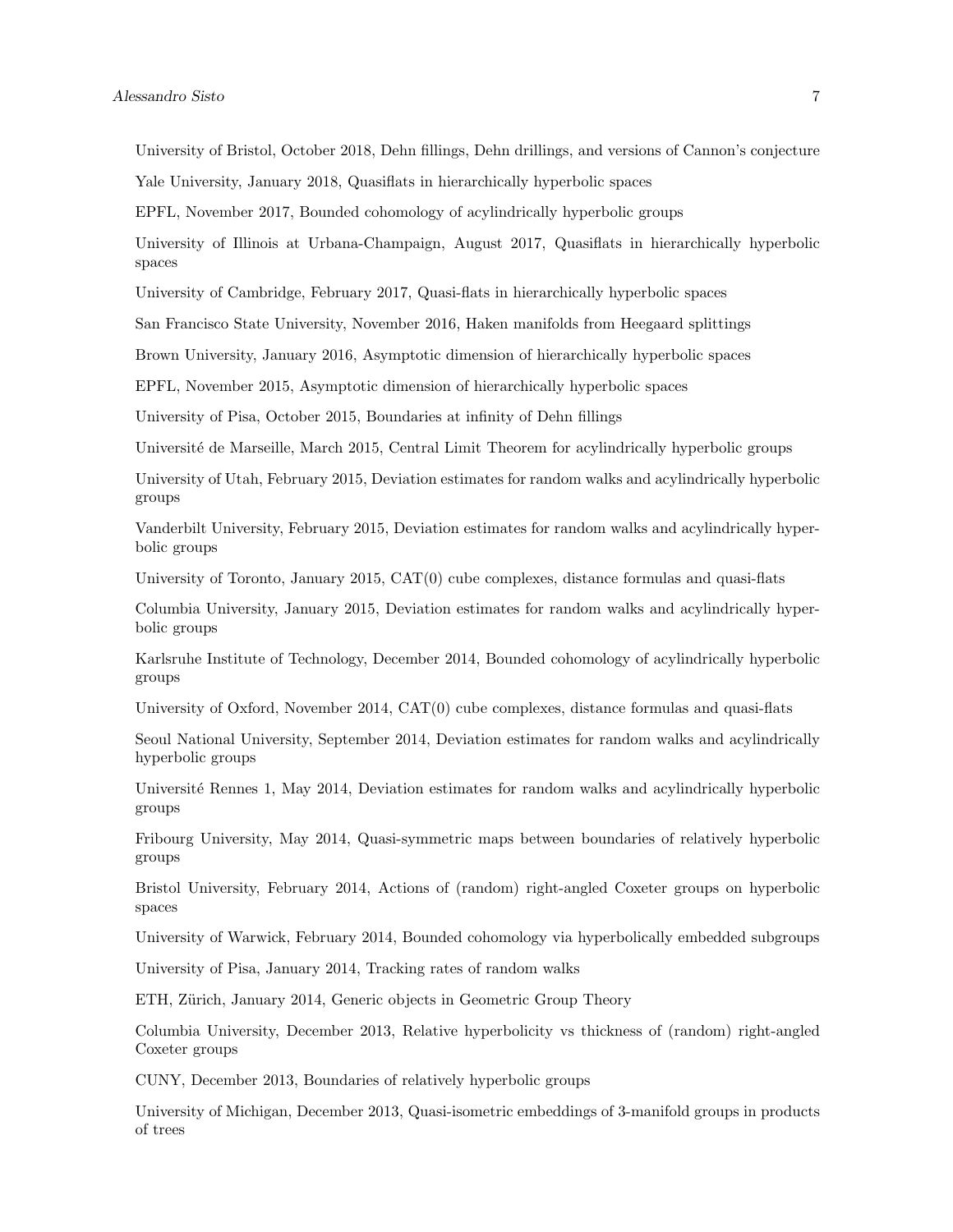Université de Grenoble, November 2013, Non-vanishing of bounded cohomology in degree 3

University of Vienna, November 2013, Random walks and relative hyperbolicity

Université de Genève, November 2013, Tracking rates of random walks

University of Bern, October 2013, Actions on hyperbolic spaces of (random) right-angled Coxeter groups

Université de Neuchâtel, October 2013, Relative hyperbolicity vs thickness of (random) right-angled Coxeter groups

ETH, Zürich, October 2013, Relative hyperbolicity vs thickness of (random) right-angled Coxeter groups

ETH, Zürich, May 2013, Metric embeddings of relatively hyperbolic groups

University of Wrocław, April 2013, Metric embeddings of relatively hyperbolic groups

Polish Academy of Sciences, April 2013, Random walks and relative hyperbolicity

University of Southampton, March 2013, Metric embeddings of relatively hyperbolic groups

University of Oxford, February 2013, Relatively hyperbolic groups, mapping class groups and random walks

Université Rennes 1, December 2012, Comparing boundaries of relatively hyperbolic groups

Hebrew University of Jerusalem, December 2012, Statistical properties of groups

Bar-Ilan University, Tel Aviv, December 2012, Actions on hyperbolic spaces and random walks

Université catholique de Louvain, November 2012, Comparing boundaries of relatively hyperbolic groups

ENS Lyon, November 2012, Actions on hyperbolic spaces and random walks

Max Planck Institute, Bonn, October 2012, Quasi-isometric embeddings in products of trees

Université Paris-Sud 11, September 2012, Boundaries of relatively hyperbolic groups

University of Southampton, March 2012, Hyperbolic directions in non-hyperbolic groups

University of Pisa, November 2009, Graphs of manifolds of nonpositive curvature

#### Services to the mathematical community

#### Conferences organised

Co-organiser of Young Geometric Group Theory VII, March 2018, Les Diablerets, Switzerland Co-organiser of Groups with hyperbolic features, August 2019, Zurich, Switzerland